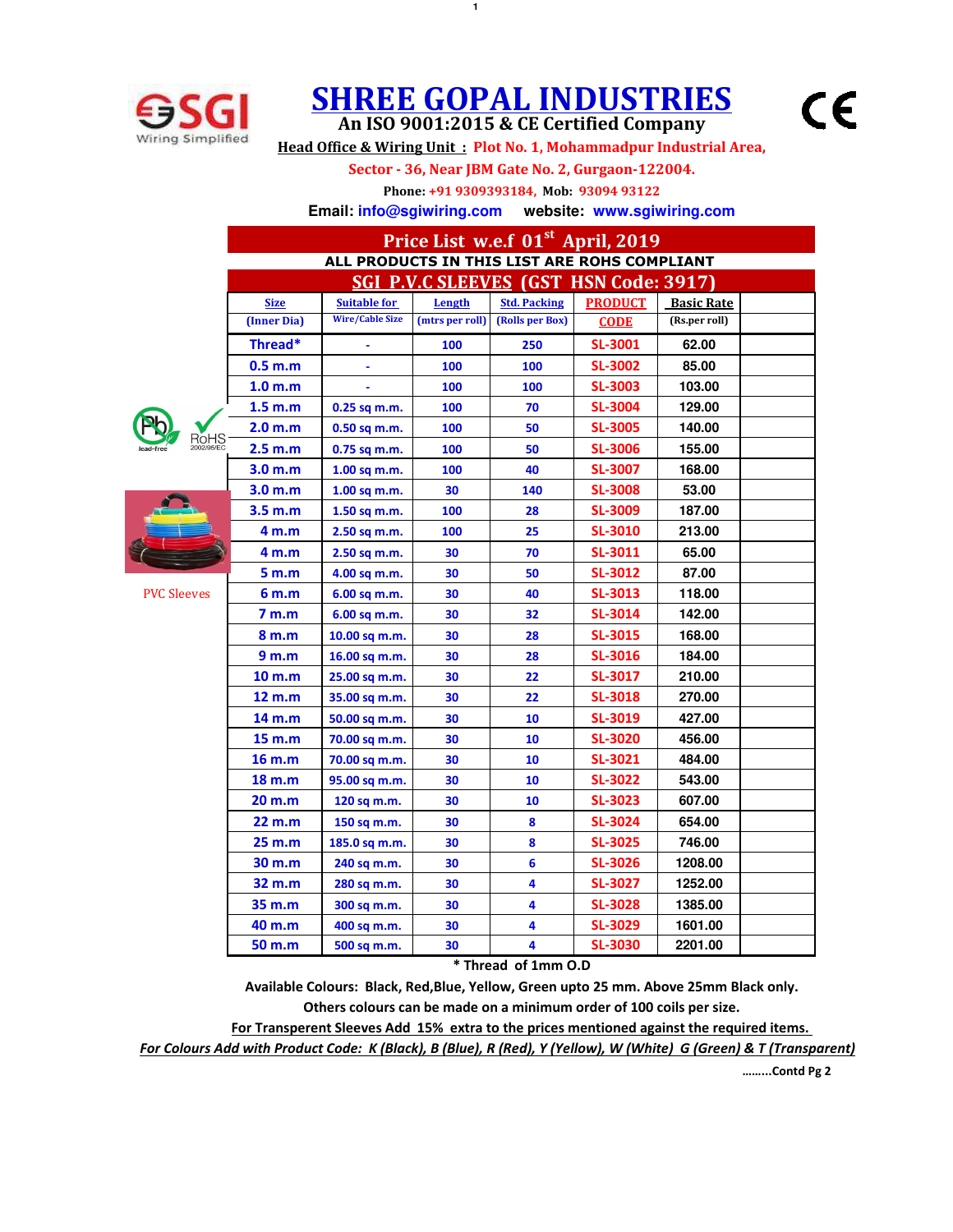CE



|                    |             | <b>SGI MARKING SLEEVE/FERRULING TUBE (GST HSN Code: 3917)</b> |                 |                     |                |                   |  |
|--------------------|-------------|---------------------------------------------------------------|-----------------|---------------------|----------------|-------------------|--|
|                    | Size (mm)   | <b>Suitable for</b>                                           | Length          | <b>Std. Packing</b> | <b>PRODUCT</b> | <b>Basic Rate</b> |  |
|                    | (Inner Dia) | <b>Wire/Cable Size</b>                                        | (mtrs per roll) | (Rolls per box)     | <b>CODE</b>    | (Rs.per roll)     |  |
|                    | 2.2         | 0.50 sq mm.                                                   | 100             | 50                  | <b>SM-4001</b> | 204.00            |  |
|                    | 2.5         | 0.75 sq mm.                                                   | 100             | 50                  | <b>SM-4002</b> | 222.00            |  |
|                    | 3.0         | $1-1.5$ sq mm.                                                | 100             | 30                  | <b>SM-4003</b> | 260.00            |  |
| RoHS<br>2002/95/EC | 3.2         | $1-1.5$ sq mm.                                                | 100             | 25                  | <b>SM-4004</b> | 289.00            |  |
|                    | 3.5         | 2.50 sq mm.                                                   | 100             | 25                  | <b>SM-4005</b> | 322.00            |  |
|                    | 4.0         | 2.50-4 sq mm.                                                 | 100             | 20                  | <b>SM-4006</b> | 360.00            |  |
|                    | 4.2         | 4 sq mm.                                                      | 100             | 20                  | <b>SM-4007</b> | 378.00            |  |
|                    | 4.5         | 4 sq mm.                                                      | 100             | 20                  | <b>SM-4008</b> | 402.00            |  |
|                    | 4.7         | 5 sq mm.                                                      | 100             | 16                  | <b>SM-4009</b> | 433.00            |  |
|                    | 5.0         | 4-6 sq mm.                                                    | 100             | 14                  | <b>SM-4010</b> | 475.00            |  |
|                    | 5.2         | 6.0 sq mm.                                                    | 100             | 14                  | <b>SM-4011</b> | 500.00            |  |
|                    | 5.5         | 6.00 sq mm.                                                   | 100             | 14                  | <b>SM-4012</b> | 534.00            |  |
|                    | 6.0         | 6-10 sq mm.                                                   | 100             | 10                  | <b>SM-4013</b> | 594.00            |  |
|                    | 6.3         | 6-10 sq mm.                                                   | 100             | 10                  | <b>SM-4014</b> | 611.00            |  |
|                    | 6.5         | 10.0 sq mm.                                                   | 100             | 10                  | <b>SM-4015</b> | 631.00            |  |
|                    | 7.0         | 10.0 sq mm.                                                   | 100             | 10                  | <b>SM-4016</b> | 656.00            |  |
|                    | 8.0         | 16.0 sq mm.                                                   | 100             | 8                   | <b>SM-4017</b> | 818.00            |  |
|                    | 9.0         | 16.0 sq mm.                                                   | 100             | 8                   | <b>SM-4018</b> | 915.00            |  |
|                    | 10.0        | 25.0 sq mm.                                                   | 100             | 6                   | <b>SM-4019</b> | 1003.00           |  |
|                    | 11.0        | 25-35 sq mm.                                                  | 100             | 6                   | <b>SM-4020</b> | 1187.00           |  |
|                    | 12.0        | 35.0 sq mm.                                                   | 100             | 6                   | <b>SM-4021</b> | 1390.00           |  |

**Standard Colour: white & yellow. Add with Product Code: Y (Yellow), W (White), K (Black), B (Blue), G (Green) & R (Red) For other colors viz Blue, Red, Black, Green Add 15 % extra to the prices mentioned above . ALSO AVAILABLE PRE-PRINTED FERRULES ON TUBE. CONTACT FOR DETAILS. For Spool /Bobbin Packing - add 35 % extra to the prices mentioned above .**

**For each Sizes 14 mm to 20mm and above, Minimum Order Quantity should be 1500 Meter.**

|                          |                   | SGI L.D. SPIRAL WRAPPING SLEEVES (GST HSN Code: 3917) |                     |                |                   |                |                   |
|--------------------------|-------------------|-------------------------------------------------------|---------------------|----------------|-------------------|----------------|-------------------|
|                          | <b>Size</b>       | Length                                                | <b>Std. Packing</b> | <b>PRODUCT</b> | <b>Basic Rate</b> | <b>PRODUCT</b> | Light duty        |
|                          |                   | (mtrs per roll)                                       | (Rolls per Bag)     | <b>CODE</b>    | (Rs.per roll)     | <b>CODE</b>    | <b>Basic Rate</b> |
|                          | $1/8$ " (3 m.m)   | 50                                                    | 70                  | SS-5001        | 103.00            | SS-5001        |                   |
|                          | $1/4$ " (6 m.m)   | 50                                                    | 30                  | <b>SS-5002</b> | 166.00            | <b>SS-5002</b> | 134               |
|                          | $3/8$ " (9 m.m)   | 25                                                    | 30                  | <b>SS-5003</b> | 166.00            | <b>SS-5003</b> | 134               |
|                          | $1/2$ " (12mm)    | 25                                                    | 20                  | <b>SS-5004</b> | 246.00            | <b>SS-5004</b> | 221               |
|                          | $5/8$ "(15 mm)    | 25                                                    | 15                  | <b>SS-5005</b> | 425.00            | <b>SS-5005</b> |                   |
| $\overline{\phantom{a}}$ | $3/4''(19$ mm)    | 25                                                    | 10                  | <b>SS-5006</b> | 630.00            | <b>SS-5006</b> |                   |
| <b>Spiral Sleeves</b>    | $1''(25$ mm)      | 25                                                    | 6                   | <b>SS-5007</b> | 882.00            | <b>SS-5007</b> |                   |
|                          | $1.1/4$ " (32 mm) | 25                                                    | 4                   | <b>SS-5008</b> | 1208.00           | <b>SS-5008</b> |                   |
|                          | $1.1/2$ " (38 mm) | 10                                                    | 6                   | SS-5009        | 698.00            | <b>SS-5009</b> |                   |
|                          |                   |                                                       |                     |                |                   |                |                   |

**Standard Colors: Natural and Black Spiral Sleeves can be supplied in any colour subject to minimum order of 50 coils**

**For FLAME RETARDENT SPIRALS Add 50 % extra to the prices mentioned against the required items.**

**……...Contd Pg 3 For Colours Add with Product Code: N (Natural) K (Black), B (Blue), W (White) & FR (Flame Retardant)**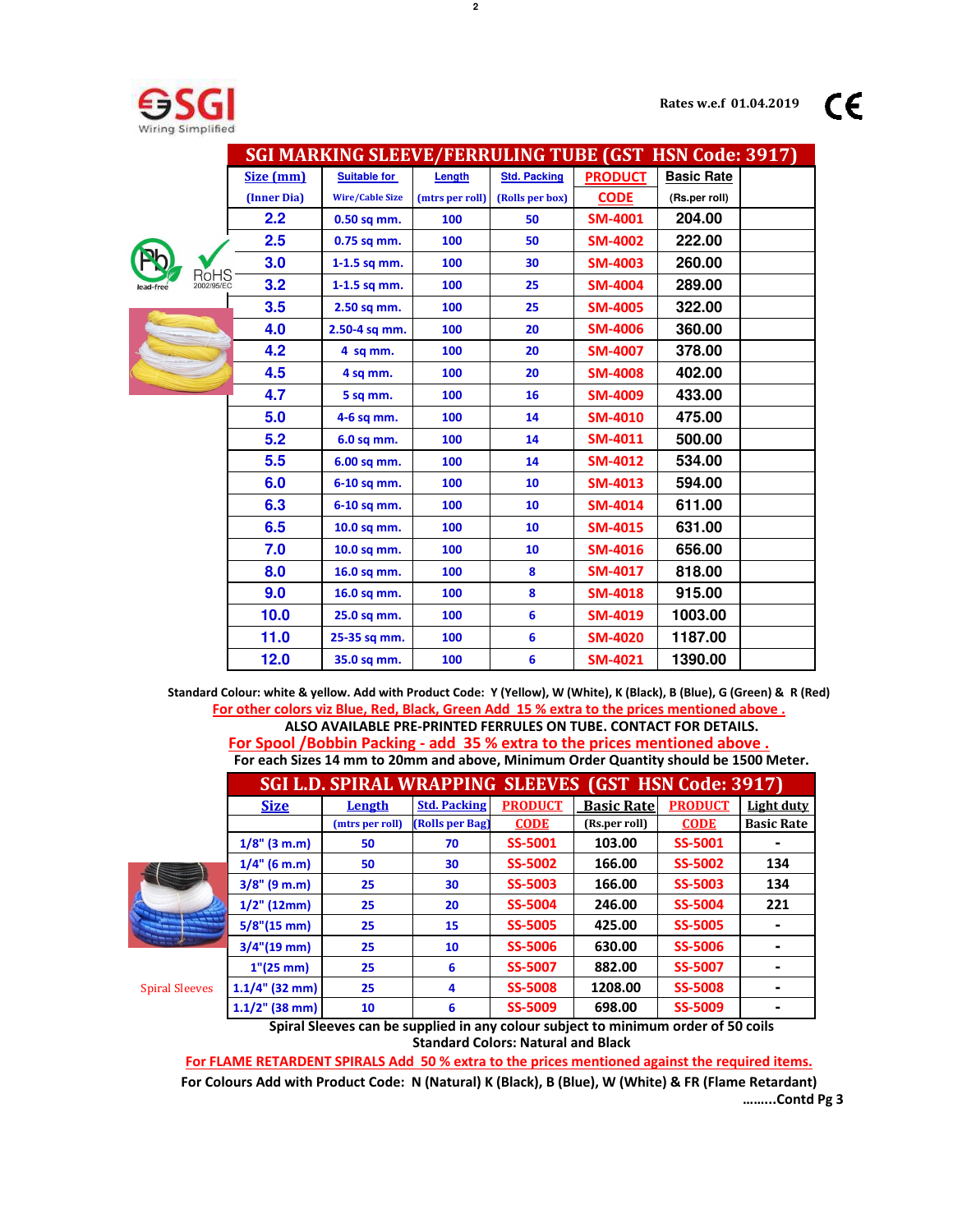

## **SGI RANGE OF CABLE MARKERS (GST HSN Code: 3919)**



|                             | <b>SELF LOCKING CABLE MARKERS</b><br><b>SGI</b> |                              |                    |                     |                |                             |  |  |  |
|-----------------------------|-------------------------------------------------|------------------------------|--------------------|---------------------|----------------|-----------------------------|--|--|--|
|                             |                                                 | <b>Straight Cut (F Type)</b> |                    |                     |                | <b>Chevron Cut (V Type)</b> |  |  |  |
|                             | <b>Cable</b>                                    | <b>PRODUCT</b>               | <b>Basic Price</b> | <b>Suitable for</b> | <b>PRODUCT</b> | <b>Basic Price</b>          |  |  |  |
|                             | <b>Size</b>                                     | <b>CODE</b>                  | (pkt of 100 pcs)   | Cable Dia(mm)       | <b>CODE</b>    | (pkt of 100 pcs)            |  |  |  |
|                             | $0.5$ sq m.m.                                   | <b>SF-6001</b>               | 6.25               | 1.75 to 2.0         | <b>SF-6021</b> | 8.20                        |  |  |  |
|                             | $1.0$ sq m.m.                                   | <b>SF-6002</b>               | 6.25               | 2.5 to 3.0          | <b>SF-6022</b> | 8.20                        |  |  |  |
| $T T T T T T T T T T$       | $1.5$ sq m.m.                                   | <b>SF-6003</b>               | 6.25               | 2.75 to 3.5         | <b>SF-6023</b> | 8.20                        |  |  |  |
|                             | 2.5 sq m.m.                                     | <b>SF-6004</b>               | 6.25               | 3.40 to 4.0         | <b>SF-6024</b> | 8.20                        |  |  |  |
| <b>Straight Cut (F-Type</b> | 4.0 sq m.m.                                     | <b>SF-6005</b>               | 9.30               | 4.5 to 6.0          | <b>SF-6025</b> | 12.95                       |  |  |  |
|                             | 6.0 sq m.m.                                     | <b>SF-6006</b>               | 11.45              | 5.75 to 7.0         | <b>SF-6026</b> | 16.20                       |  |  |  |
|                             | 10 sq m.m.                                      | <b>SF-6007</b>               | 19.45              | 6.5 to 7.5          | <b>SF-6027</b> | 25.90                       |  |  |  |
|                             | 16 sq m.m.                                      | <b>SF-6008</b>               | 23.75              | 7.5 to 9.0          | <b>SF-6028</b> | 30.25                       |  |  |  |
|                             | 25 sq m.m.                                      | <b>SF-6009</b>               | 38.90              | 9.0 to 10.5         | <b>SF-6029</b> |                             |  |  |  |
|                             | 35 sq m.m.                                      | <b>SF-6010</b>               | 51.85              | 10.0 to 12.5        | <b>SF-6030</b> |                             |  |  |  |
| Chevron Cut (V-Type         | 50 sq m.m.                                      | SF-6011                      | 65.90              | 12.5 to 14.0        | <b>SF-6031</b> |                             |  |  |  |

|  | <b>SGI UNIVERSAL CABLE MARKER (T Type)</b> |                |      |             |                |       |  |  |  |
|--|--------------------------------------------|----------------|------|-------------|----------------|-------|--|--|--|
|  | Small T                                    | SF-6012        | 7.35 | 2.75 to 6.0 | <b>SF-6032</b> | 9.30  |  |  |  |
|  | <b>Big T</b>                               | <b>SF-6013</b> | 9.50 | 3.5 to 7.0  | <b>SF-6033</b> | 11.45 |  |  |  |

**Universal Marker (T- Type)**

**All letters viz. A to Z and 0 to 9 are available seperately on minimum order of 100 packets Colour Coded markers are available in 0-9 series only.** 

**For Color Coded Markers Add 50% extra to the prices mentioned against the required items.**



(ERT-Type) **3 3.2 to 3.8 SF-6105 11.00 12.98**

| <b>SGI OVAL SHAPED CABLE MARKER (ERT Type)</b> |                      |                |                           |  |  |  |  |
|------------------------------------------------|----------------------|----------------|---------------------------|--|--|--|--|
| <b>Size</b>                                    | <b>Suitable for</b>  | <b>PRODUCT</b> | <b>Basic Price</b>        |  |  |  |  |
|                                                | <b>Cable Dia(mm)</b> | <b>CODE</b>    | $($ p $k$ tof 100 pcs $)$ |  |  |  |  |
| 00                                             | 0.8 to 1.0           | SF-6101        | 8.20                      |  |  |  |  |
| O                                              | 1.0 to 1.5           | <b>SF-6102</b> | 8.20                      |  |  |  |  |
| 1                                              | 1.8 to 2.2           | SF-6103        | 8.20                      |  |  |  |  |
| $\overline{\mathbf{z}}$                        | 2.2 to 3.0           | <b>SF-6104</b> | 8.20                      |  |  |  |  |
| 3                                              | 3.2 to 3.8           | <b>SF-6105</b> | 11.00                     |  |  |  |  |
| Δ.                                             | 3.5 to 4.5           | <b>SF-6106</b> | 11.90                     |  |  |  |  |
| 5                                              | 5.0 to 6.0           | SF-6107        | 11.90                     |  |  |  |  |

**……...Contd Pg 4**